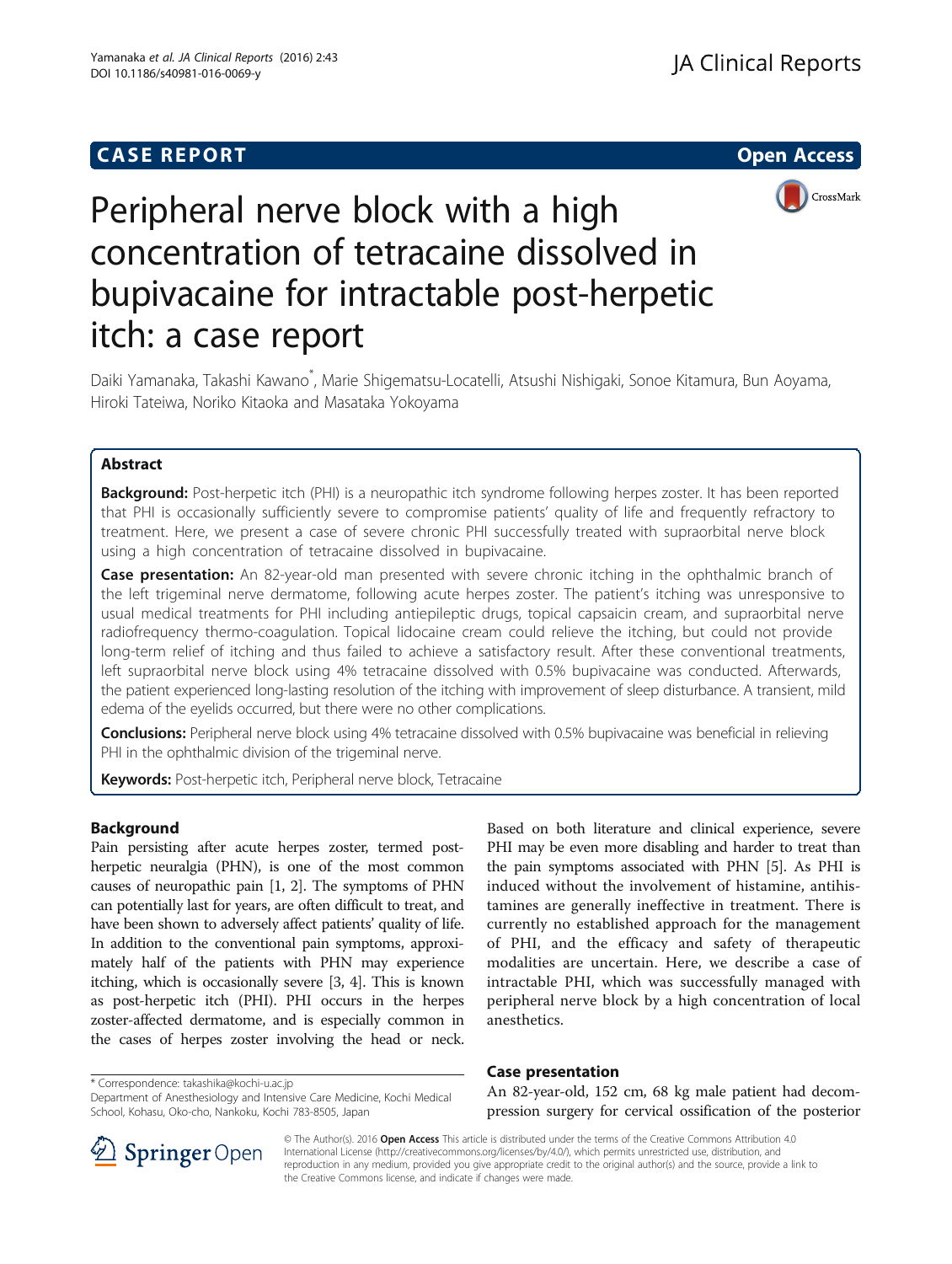longitudinal ligament (C4/5 to C5/6) at a local hospital. One week after the surgery, a burning pain followed by eruption of a rash appeared in the left aspect of the head extending to the side of the nose, upper eyelid, frontal, parietal, and temporal area. Although the patient did not exhibit any eye symptoms, he reported severe itching in the affected areas. A clinical diagnosis of acute herpes zoster on the left ophthalmic branch of the trigeminal nerve was confirmed by a dermatologist, and the patient was treated with acyclovir (400 mg, five times a day) and non-steroidal anti-inflammatory drugs for 1 week. Oral tramadol 25 mg four times daily was also prescribed. The rash was resolved within 2 weeks, and his own numerical rating scale pain score reduced from  $6/10$  to  $2/10$   $(0/10 =$ no pain and 10/10 maximum pain). However, supraorbital itching remained severe. Topical lidocaine cream (10%) could relieve the itching, but its efficiency was temporary, a few hours at most, and it failed to obtain enough of an improvement in the patent's reported quality of life. The patient was also treated with 0.075% capsaicin cream for 5 weeks, but no significant change was seen. Pregabalin (75 mg twice daily) was started, but no improvement was noted and the patient reported experiencing an intolerable side effect of dizziness. Then, pregabalin was replaced by amitriptyline (starting 10 mg daily for 1 week, and 30 mg daily for 2 weeks), clonazepam (1.5 mg daily for 1 week), or carbamazepine (200 mg daily for 2 weeks); however, itching intensity and characteristics did not change. The patient was then referred for consultation to our department approximately 6 months after the onset of symptoms.

On examination, the severe itching in the dermatomal distribution of the left ophthalmic division of the trigeminal nerve occurred throughout the day and worsened at night, causing sleep loss and considerably affecting the patient's quality of life. An acquired herpetic scar with self-injury from scratching was observed in the distribution of the left supraorbital nerve. The intolerable lancinating itching can be triggered by touching the affected areas. On the other hand, the patient had no sensory signs of allodynia/ hyperalgesia, and his PHN-associated pain was mild (1/ 10–3/10). Vision, corneal reflex, and laboratory tests were normal. He had no history of any other significant past medical conditions.

As the severe itching remained refractory despite any pharmacological treatments, we performed peripheral branch neurolysis therapy for this patient. A diagnostic left supraorbital nerve block was initially performed using 0.5 ml of 1% lidocaine. This resulted in short-term, but complete relief of the itching. One week after this block, radiofrequency thermo-coagulation (RT) was performed in the left supraorbital nerve. The patient was placed in the supine position. The supraorbital notch was easily palpated in the medial aspect of the supraorbital ridge. A

radiofrequency needle insulated with a 4-mm active tip (22G) was slowly introduced, and the tip was slipped into the notch. The supraorbital nerve was confirmed using sensory stimulation at 50 Hz and 0.5 V. After local anesthesia, RT with tip temperature of 90 °C and duration of 90 s was performed. The procedure was uneventful and he was discharged home. However, the patient returned 1 week later reporting of continued itching with recurrence of the baseline. We considered that the treatment was unsuccessful due to the limited RT lesion area, and thus did not ablate all itch-mediating fibers. Therefore, we recommended to repeat the procedure with higher intensity RT. However, the patient refused this procedure expressing his concerns about potential side effects that were explained during informed consent. Instead, the patient agreed to another treatment, i.e., a left supraorbital nerve block using a high concentration of local anesthetics. During the procedure, the patient was placed in the supine position. A 25-gauge needle was inserted at the level of the supraorbital notch, and then 0.2 ml of 4% tetracaine dissolved in 0.5% bupivacaine (20 mg tetracaine was dissolved in 0.5 ml of 0.5% bupivacaine) was slowly injected. One week after the block, itching was relieved almost completely, and neither allodynia nor paresthesia was observed in the distribution of the left supraorbital nerve. The patient developed edema of the eyelids during first 2 weeks (disappeared within 3 weeks), which was an acceptable side effect (Fig. 1). No other complications were noted. The improvement of itching and related sleep disturbances has continued for 6 months.



Fig. 1 Photograph of the patient taken at 1 week after the supraorbital nerve block using 4% tetracaine dissolved with 0.5% bupivacaine. Mild edema around his left eyelids was observed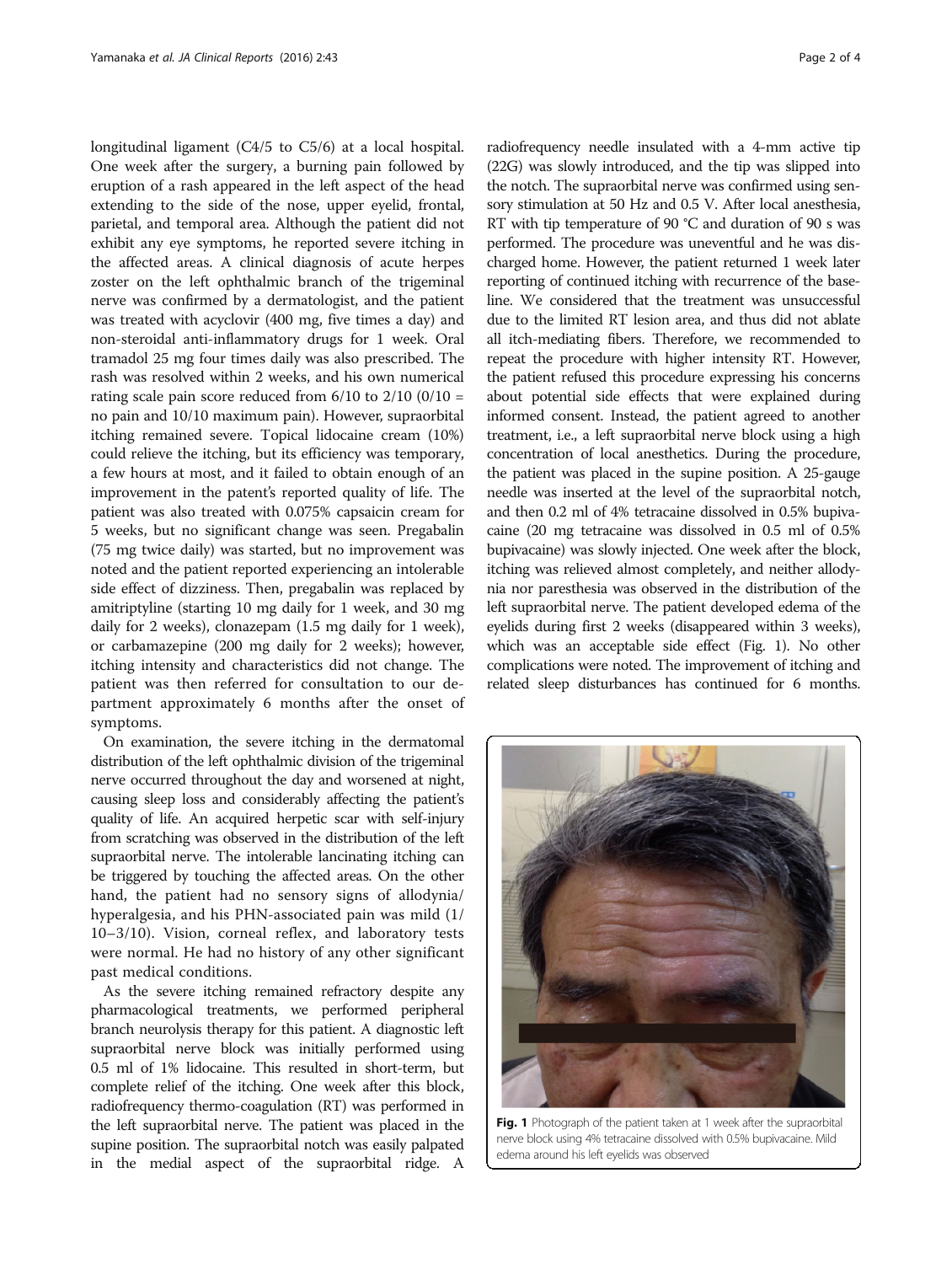Approximately 8 months later, the patient received the same block and a similar good outcome was obtained.

#### **Discussion**

Although both intact pain and itch sensations are essential in everyday life, chronic hyper-sensation can be a debilitating disease state without any useful value. PHN is one of the most severe health problems that can cause chronic pain and itch simultaneously or alone [[1, 2\]](#page-3-0). In this report, we describe a patient with severe PHI in the ophthalmic division of the trigeminal nerve without significant pain. Itching worsened, especially at night, and interfered with sleep, resulting in a significant reduction of the patients' quality of life. The symptoms of itching were refractory to conventional medications, but were resolved following supraorbital nerve block using 4% tetracaine dissolved with 0.5% bupivacaine for a duration of 6 months with minimum side effects.

The exact mechanisms underlying neuropathic itch including PHI are largely unknown. Current research has focused on several factors that may contribute to the development of PHI, including selective preservation of peripheral itch-specific C-fibers, imbalance itch signaling between excitation and inhibition within the dorsal horn, and/or hyperactivity of central itch-specific neurons [\[3](#page-3-0)]. In addition, there may be common pathogenesis between neuropathic itching and pain such as peripheral and central sensitization [[6](#page-3-0)]. Therefore, although no specific trials of medications for PHI have been conducted, one could expect that the pharmacological therapies for neuropathic pain may be effective for neuropathic itching as well. Indeed, there are case reports that indicated the anticonvulsants pregabalin and gabapentin, well-accepted drugs for neuropathic pain, to be effective against neuropathic itch [[7](#page-3-0)–[10\]](#page-3-0). Both of the drugs can bind to the  $\alpha$ 2 $\delta$  subunit of voltage-gated calcium channels and reduce excitatory neurotransmitters, which may account for the analgesic and anti-pruritic effects. In contrast, much anecdotal evidence has documented that medications that alleviate neuropathic pain are not as effective in relieving neuropathic itch [\[3, 11](#page-3-0), [12\]](#page-3-0). Consistently, the symptoms of PHI in our patient were refractory to pregabalin and other drugs available for neuropathic pain. Further prospective clinical trials will be needed to investigate this discrepancy.

The topical administration of lidocaine, available as a form of cream, gel, or patch, can reduce the small afferent sensory signals at the nerve endings in the skin by blocking voltage-gated sodium channels. Therefore, it has long been used to treat burning pain or itching [\[13](#page-3-0), [14\]](#page-3-0). For pain management, there is evidence that the 5% transdermal lidocaine patch is effective for allodynia associated with PHN [\[15\]](#page-3-0). The reported side effects are only mild skin reactions. Iseki and colleagues also demonstrated that topical

application of 10% lidocaine cream is a safe and effective treatment for pain associated with sub-acute herpes and PHN [[16](#page-3-0)]. Regarding the management of itching, there are case reports of effective management of patients with notalgia paresthetica, pruritus ani, and post-burn pruritus using topical lidocaine [\[14](#page-3-0)]. Similarly, the chronic itching in our patient was successfully reduced with 10% lidocaine cream, but it cannot provide long-term relief of itching, i.e., only few hours of effectiveness. As the patient had to apply the cream several times, especially at night, to control the itching, this treatment failed to obtain enough of an improvement of his sleep disturbance.

Interventional therapies may be recommended to patients with peripheral neuropathic syndrome refractory to conventional medical management, like our patient. Peripheral nerve block with local anesthetics may contribute to relieve the symptoms, but it usually does not provide long-term effects. Therefore, one generically applicable interventional technique is ablative peripheral nerve block due to its persistence, as well as selectivity, minimal invasiveness, and convenience. Among the procedures, the peripheral branch RT is reported to be a highly effective approach for treating trigeminal neuralgia [[17](#page-3-0), [18](#page-3-0)]. During RT, the radiofrequency current is emitted to heat up the tip of the needle placed in the vicinity of a target nerve and a lesion is formed, thereby interrupting pain signals. However, in our case, despite the positive response to the diagnostic supraorbital nerve block, RT was ineffective for relieving the itch. As the area of the RT lesion may be limited compared with the infiltration area of local anesthetics, RT could not ablate all of the itchmediating fibers and failed to achieve symptom control. The increase in tip temperature, lesion duration, needle diameter, and length of the active tip is known to contribute to enlarging the RT lesion [\[17](#page-3-0)–[19\]](#page-3-0). However, albeit less common, it may also be associated with complications such as anesthesia dolorosa, motor paresis, and miscellaneous eye problems [\[19, 20\]](#page-3-0).

A peripheral neurolytic nerve block has also been shown to provide long-term pain relief [\[21](#page-3-0)–[23\]](#page-3-0). In particular, patients who have positively responded to a diagnostic block may be suitable candidates for this intervention. An alcohol (50–100%) or phenol (5–15) is currently used as neurotoxic chemical substances. These agents can produce nerve destruction by protein denaturation and extraction of membrane phospholipids to disrupt pain signals [\[23](#page-3-0)]. However, a high rate of substance-related side effects, e.g., hypoesthesia, paresthesia, tissue narcosis, and eye complications, has been reported after the block [\[21](#page-3-0)–[24](#page-3-0)].

Alternatively, a high concentration of local anesthetics may also be used as neurolytic agents. Preclinical studies demonstrated the dose-dependent local anesthetic-induced neurotoxicity [\[25\]](#page-3-0); specifically, tetracaine could produce neurotoxicity at concentrations of more than 1% [\[26](#page-3-0)],